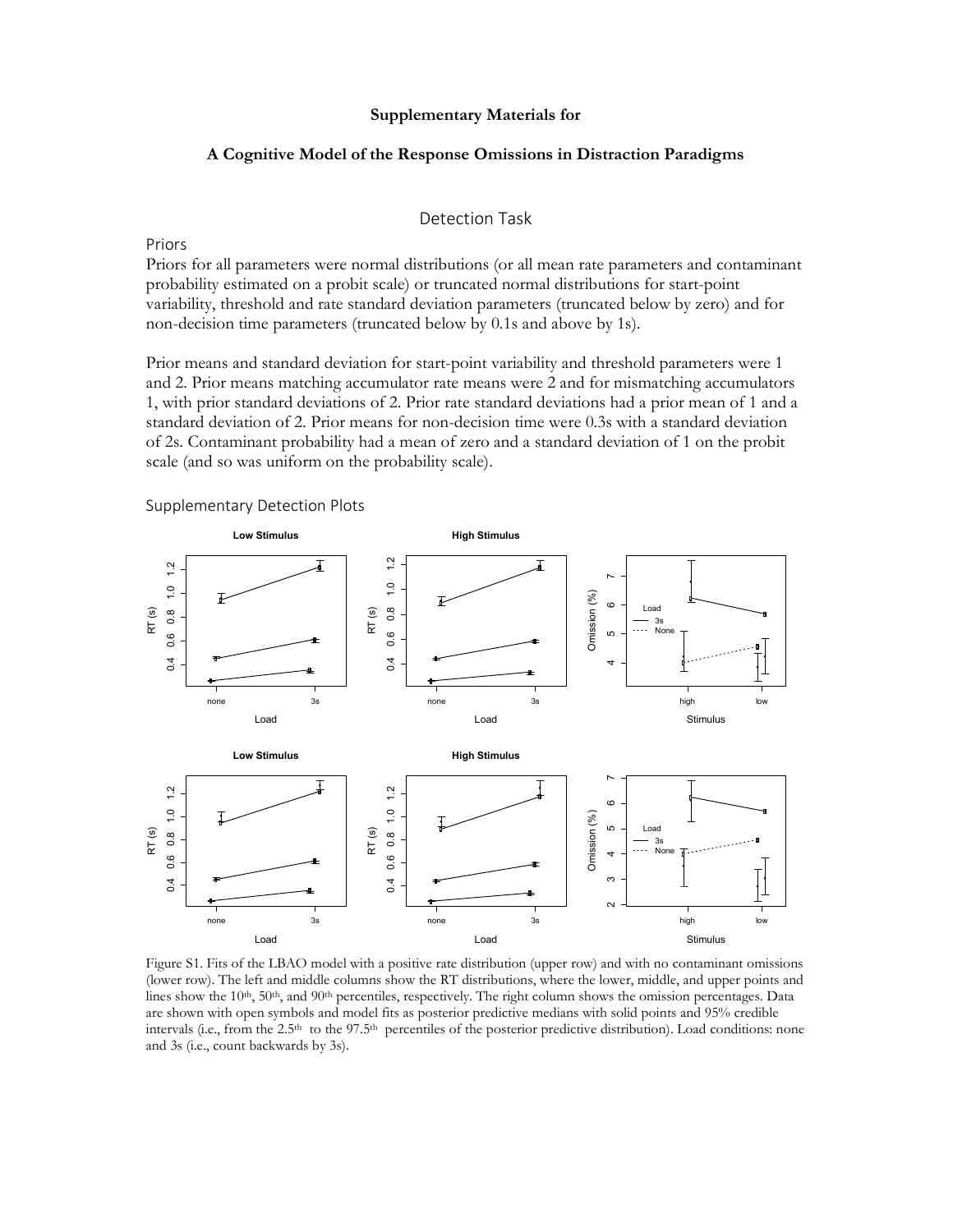

Figure S2. Fits of the model selected in Table 1 to three participants with high omission rates. See Figure S1 for definitions of figure components. The left and middle columns show the RT distributions, where the lower, middle, and upper points and lines show the  $10^{th}$ ,  $50^{th}$ , and  $90^{th}$  percentiles, respectively. The right column shows the omission percentages. Data are shown with open symbols and model fits as posterior predictive medians with solid points and 95% credible intervals (i.e., from the 2.5<sup>th</sup> to the 97.5<sup>th</sup> percentiles of the posterior predictive distribution). Load conditions: none and 3s (i.e., count backwards by 3s).

## Choice Task

Priors

Priors for all parameters were normal distributions (or all mean rate parameters and contaminant probability estimated on a probit scale) or truncated normal distributions for start-point variability, threshold and rate standard deviation parameters (truncated below by zero) and for non-decision time parameters (truncated below by 0.1s and above by 1s).

Prior means and standard deviation for start-point variability and threshold parameters were 1 and 3. Prior means matching accumulator rate means were 2 and for mismatching accumulators 1, with prior standard deviations of 3. Prior rate standard deviations had a prior mean of 1 and a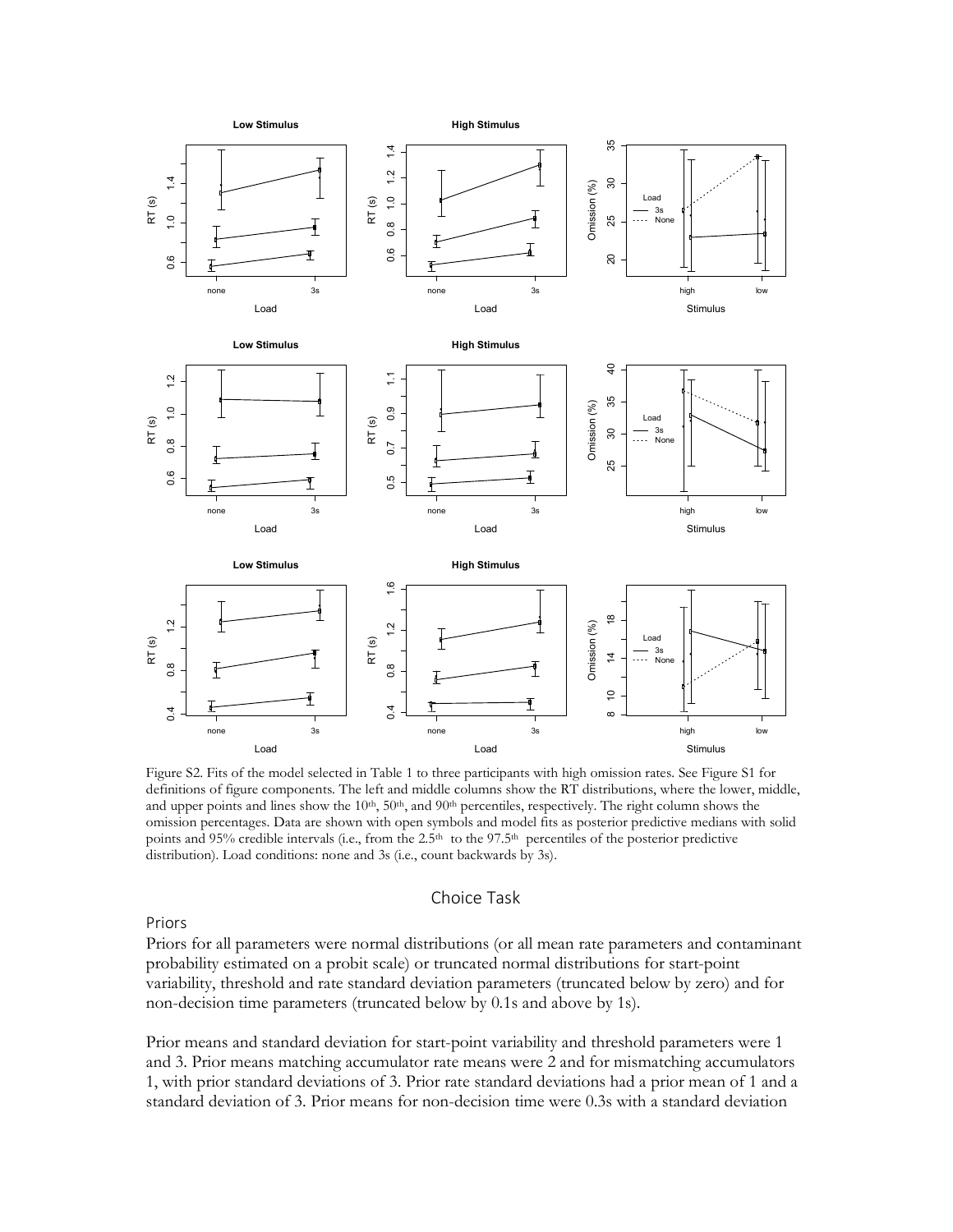of 0.25s. Contaminant probability had a mean of zero and a standard deviation of 1 on the probit scale (and so was uniform on the probability scale).



Figure S3. Fit of the most flexible intrinsic and contaminant model in Table 2 with added flexibility by allowing different rates of contaminant omission for short and long stimuli. The three lines in the left column are the 10<sup>th</sup>, 50<sup>th</sup>, and 90<sup>th</sup> percentiles of RT distributions. Data are open circles joined by lines. Fits are shown with 95% credible intervals. HighD = High Deviant, LowD = Low Deviant, SAHD = Standard After High Deviant, SALD =

Supplementary Choice Plots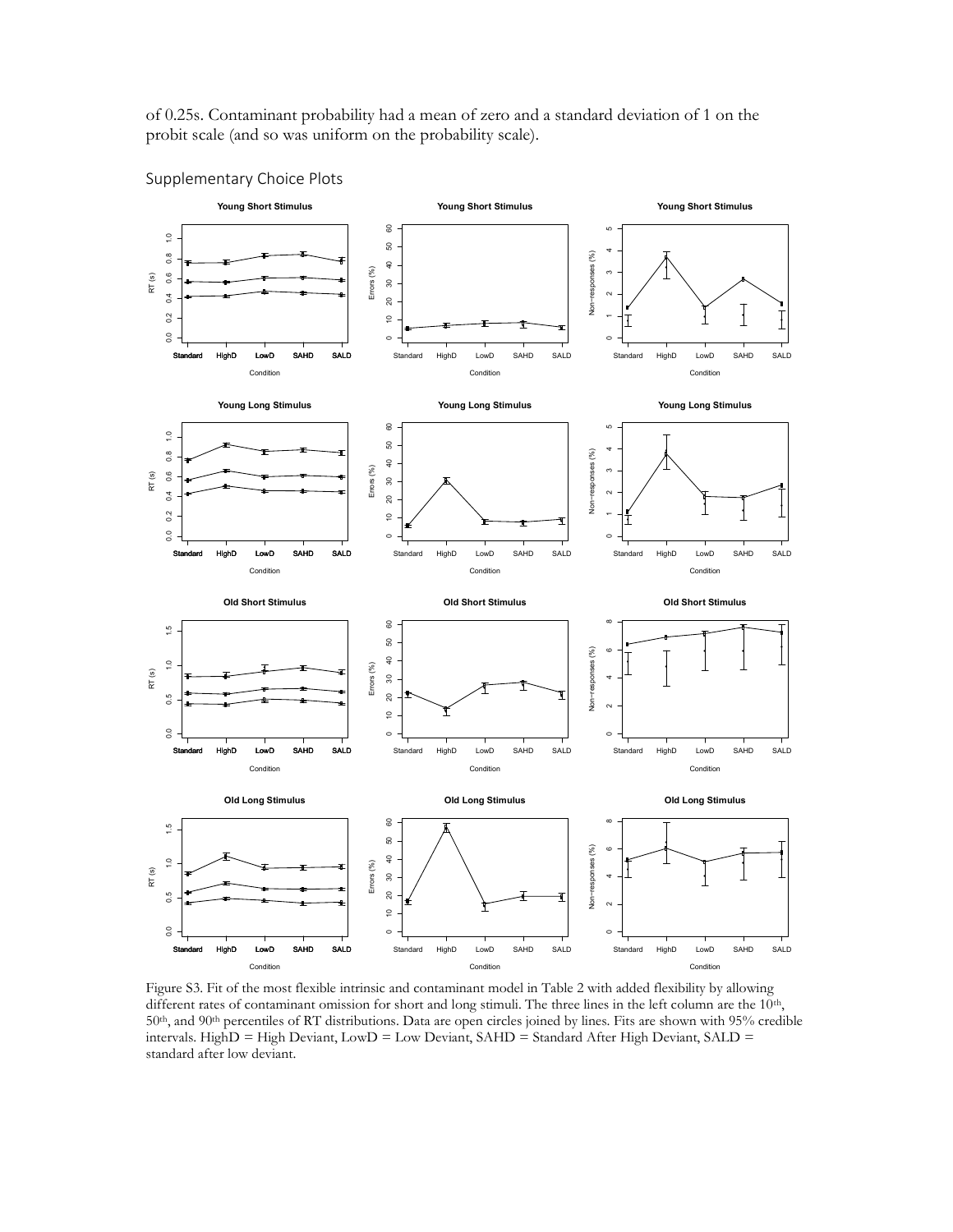## Parameter Estimates

Older participants had greater start-point noise (posterior median = 1.59, 95% credible interval [1.51,1.68]) than younger participants (1.0 [0.95,1.06]). Younger participants had a slightly greater non-decision time (0.147s [0.142,0.153]) than younger participants (0.128s [0.124,0.133]).



Figure S4. The difference between thresholds (b) and the range of start point noise (A, i.e.,  $B = b-A$ ) with 95% credible intervals for the long-response accumulator on trials after a standard and after a deviant. Note that  $B = 1$ for the short-response accumulator.



Figure S5. Mean rate estimates with 95% credible intervals for the most flexible intrinsic and contaminant model in Table 2. The first row shows the average over matching and mismatching accumulators and the second the difference. HighD = High Deviant, LowD = Low Deviant, SAHD = Standard After High Deviant, SALD =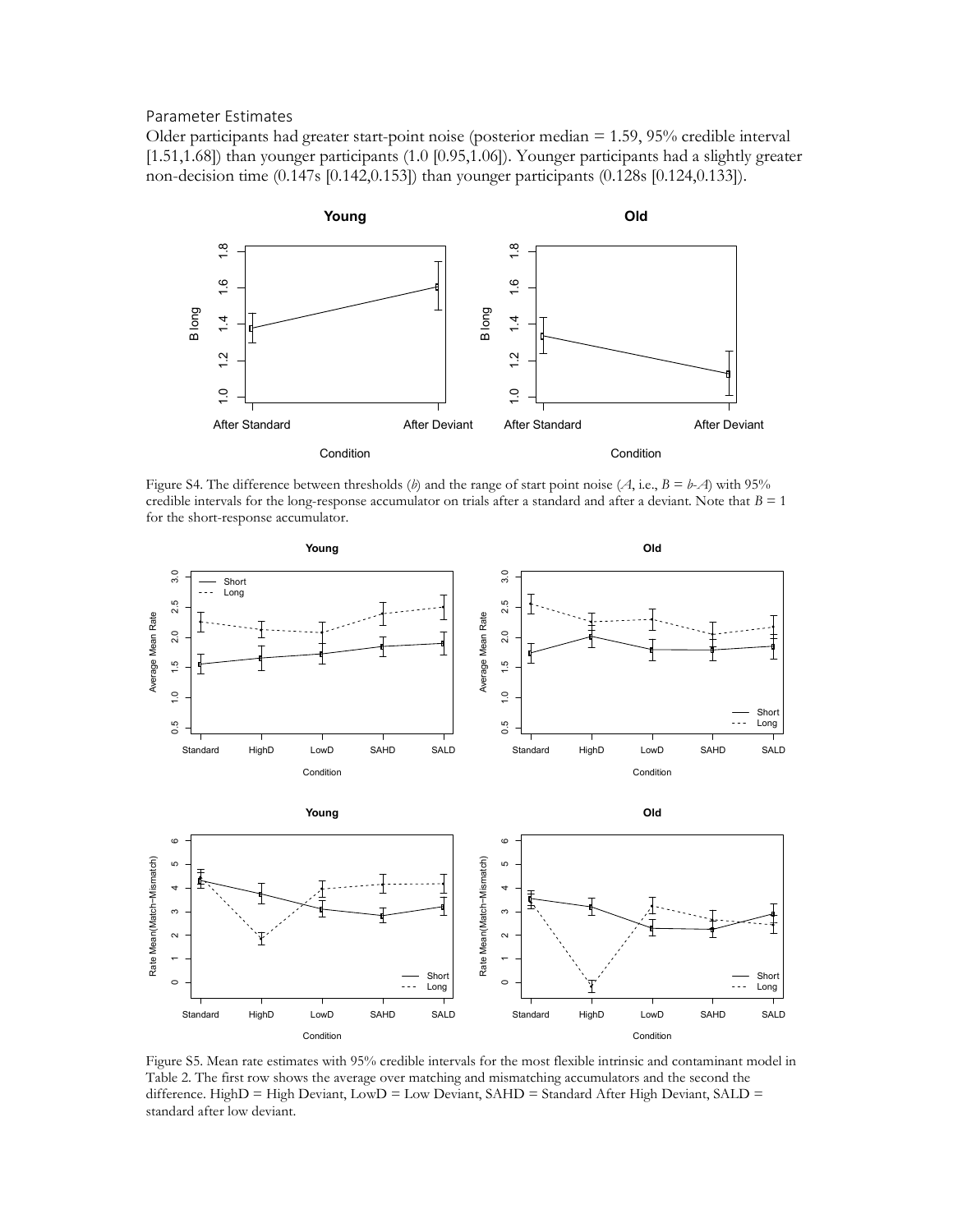

Figure S6. Rate standard deviation estimates with 95% credible intervals for the most flexible intrinsic and contaminant model in Table 2. The first row shows the average over matching and mismatching accumulators and the second the difference. HighD = High Deviant, LowD = Low Deviant, SAHD = Standard After High Deviant, SALD = standard after low deviant.

#### Parameter-Recovery Studies

### Methods

For each participant in each task, we generated 100 replicated data sets using the same experimental design (including the number of trials per cell of the design) as reported in the main text and the median of the posterior distribution of the participant-level parameters from the selected model  $(v, sv, t_{cr})$  detection model, and the full omission model for the choice data (with only on contaminant omission) as true data-generating values. We then fit each replicated data set with the selected model using the same procedures and prior distributions we used for the main analyses (see LBAO.R file at https://osf.io/hb4dw/).

For each parameter set in each task we then compared the standard LBA parameter estimates and estimates of the various omission parameters to the data-generating values. The posterior distribution of contaminant omissions was directly estimated (see Castro et al., 2019; Matzke et al., 2019). The posterior distribution of the design and intrinsic omission parameters was computed using samples from the posterior distribution of the standard LBA parameters using the equations presented in the main text, where the number of posterior samples equalled 20 x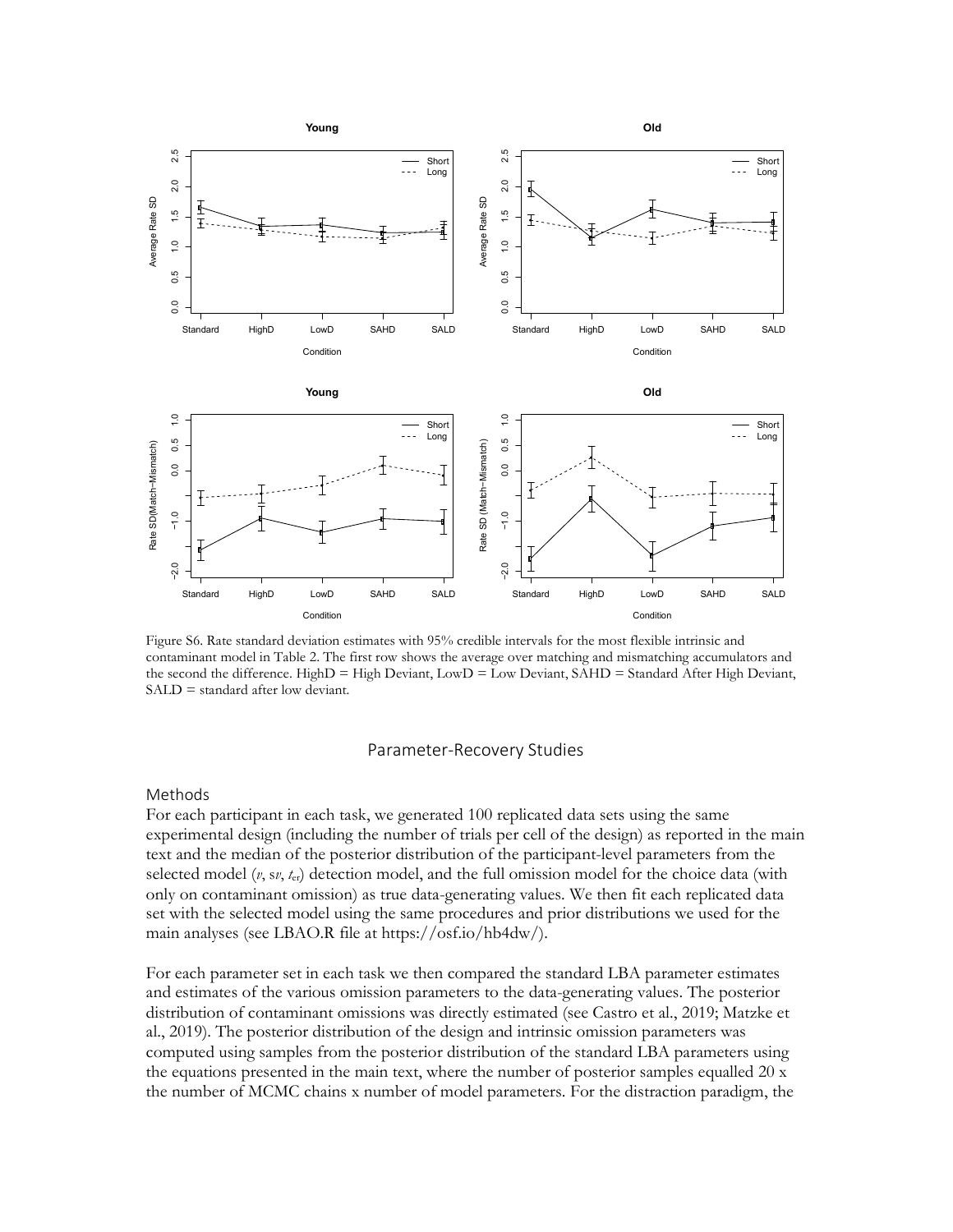probability of design and intrinsic omissions was averaged over correct and error responses weighted by the probability of each type of response.

# Results

The results of the parameter-recovery studies are shown in the following files at https://osf.io/hb4dw/:

detectionResponseTask.LBAparameters.pdf (standard LBA parameters) and detectionResponseTask.omissions.pdf (omission parameters on probability scale) for the detection response task and in distractionParadigm.LBAparameters.pdf and distractionParadigm.omissions.pdf for the distraction paradigm (see parameterRecoveries.zip).

The figures show scatterplots between the data-generating values (x-axis) and the corresponding estimates (y-axis). The estimates for each parameter set were obtained by averaging the mean of the posterior distributions across the 100 replications. The parameter names are shown in the captions, along with the Pearson product-moment correlation between the true values and the estimates (r) and the coverage of the posterior distributions (i.e., the proportion of replications that the true value was withing the 95% credible interval of the posterior). The coverage values are averaged across the parameter sets.

For the detection response task, we used the following notations to index the various parameters and parameter-condition-accumulator combinations:

- $A =$  upper bound of the uniform distribution of start points,
- $\blacksquare$  B = b-A, where b is the response threshold,
- mean  $v =$  mean of the normal distribution of the rate of evidence accumulation,
- $\bullet$  sd  $v =$  standard deviation of the normal distribution of the rate of evidence accumulation,
- $t0$  = non-decision time  $t_{\text{er}}$ ,
- gf = probability of contaminant omissions on the probit scale,
- $\blacksquare$  high = high stimulus,
- $\log$  low = low stimulus,
- $\blacksquare$  none  $\blacksquare$  no load condition,
- $3s = 3s$  load condition (i.e., count backwards by 3s),
- true  $=$  matching accumulator (note that there is no mismatching accumulator in this simple RT task),
- $\blacksquare$  contaminant  $\equiv$  probability of contaminant omissions on the probability scale (Note that this parameter corresponds to the gf parameter but it was transformed to the probability scale and -similar to the other omission parameters- its posterior distribution is based on only a subset of the available posterior samples.),
- design = probability of design omissions on the probability scale,
- intrinsic = probability of intrinsic omissions on the probability scale,
- allOmissions = overall probability of omissions on the probability scale computed as  $P$ (contaminant) + (1- $P$ (contaminant) x  $P$ (design) +  $P$ (intrinsic)).

For the distraction paradigm, we used the following notations to index the various parameters and parameter-condition-accumulator combinations:

- $A = upper$  bound of the uniform distribution of start points,
- $\blacksquare$  B = b-A, where b is the response threshold,